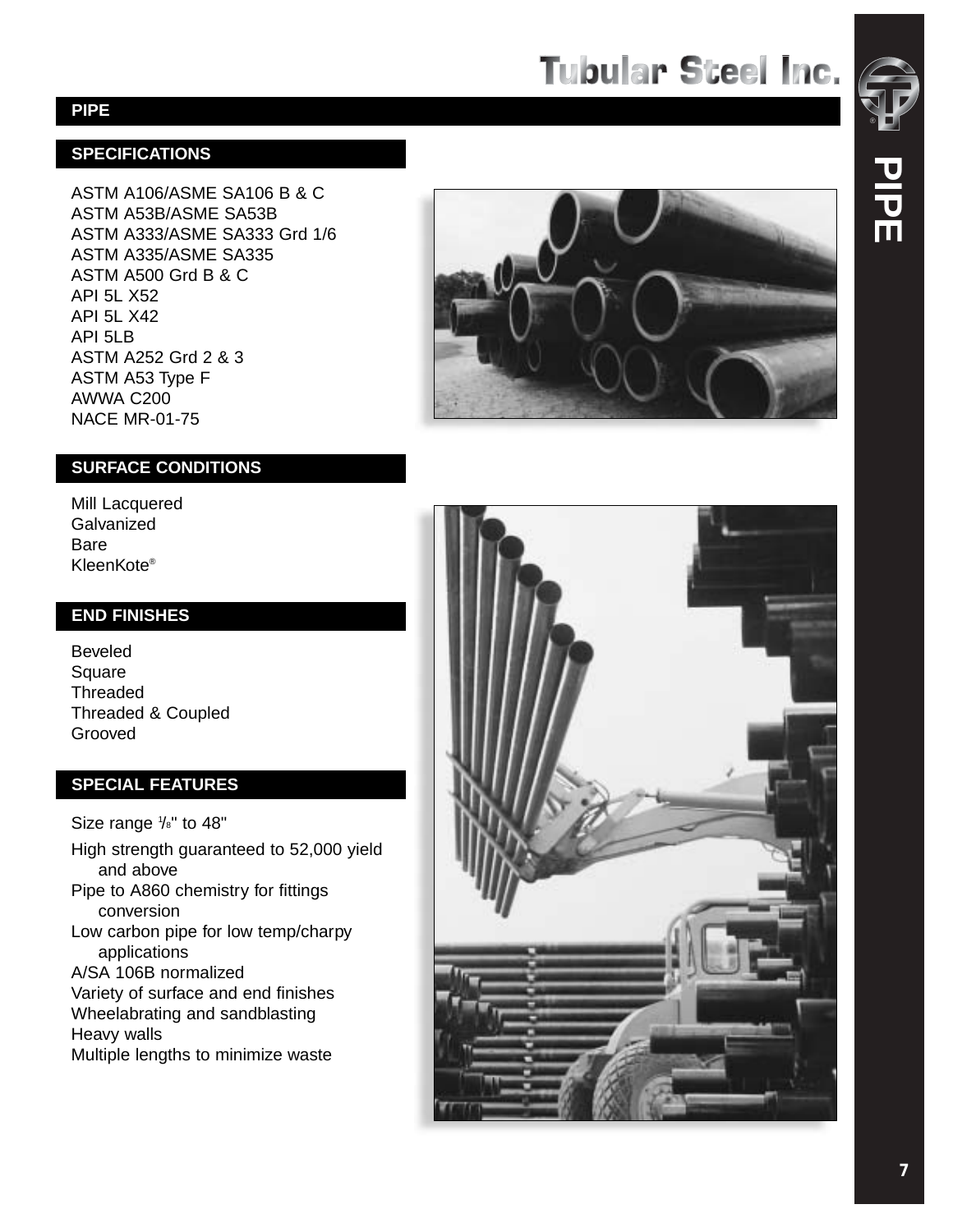

### **Tubular Steel Inc.**

**PIPE**

| <b>SIZE</b>     | O.D.   | <b>WALL</b> | <b>SCHED.</b> | WT./FT. | <b>SIZE</b>      | 0.D.   | <b>WALL</b> | <b>SCHED.</b> | WT./FT. |
|-----------------|--------|-------------|---------------|---------|------------------|--------|-------------|---------------|---------|
| 1/8"            | .405"  | .068"       | <b>STD/40</b> | 0.24    | $2^{1/2}$        | 2.875" | .188"       |               | 5.40    |
|                 |        | .095"       | XH/80         | 0.31    |                  |        | .203"       | STD/40        | 5.79    |
| $\frac{1}{4}$   | .540"  | .088"       | <b>STD/40</b> | 0.42    |                  |        | .276"       | XH/80         | 7.66    |
|                 |        | .119"       | XH/80         | 0.54    |                  |        | .375"       | 160           | 10.01   |
| $\frac{3}{8}$ " | .675"  | .091"       | <b>STD/40</b> | 0.57    |                  |        | .552"       | <b>XXH</b>    | 13.70   |
|                 |        | .126"       | XH/80         | 0.74    | 3"               | 3.500" | .188"       |               | 6.63    |
| $\frac{1}{2}$   | .840"  | .109"       | <b>STD/40</b> | 0.85    |                  |        | .216"       | <b>STD/40</b> | 7.58    |
|                 |        | .147"       | XH/80         | 1.09    |                  |        | .300"       | XH/80         | 10.25   |
|                 |        | .187"       | 160           | 1.30    |                  |        | .438"       | 160           | 14.32   |
|                 |        | .294"       | <b>XXH</b>    | 1.71    |                  |        | .600"       | <b>XXH</b>    | 18.58   |
| $\frac{3}{4}$ " | 1.050" | .113"       | <b>STD/40</b> | 1.13    | $3^{1/2}$        | 4.000" | .188"       |               | 7.65    |
|                 |        | .154"       | XH/80         | 1.47    |                  |        | .203"       |               | 8.23    |
|                 |        | .218"       | 160           | 1.94    |                  |        | .226"       | <b>STD/40</b> | 9.11    |
|                 |        | .308"       | <b>XXH</b>    | 2.44    |                  |        | .318"       | XH/80         | 12.51   |
| 1"              | 1.315" | .109"       | <b>Sch 10</b> | 1.40    |                  |        | .636"       | <b>XXH</b>    | 22.85   |
|                 |        | .133"       | <b>STD/40</b> | 1.68    | 4"               | 4.500" | .120"       |               | 5.61    |
|                 |        | .179"       | XH/80         | 2.17    |                  |        | .125"       |               | 5.84    |
|                 |        | .250"       | 160           | 2.84    |                  |        | .156"       |               | 7.24    |
|                 |        | .358"       | <b>XXH</b>    | 3.66    |                  |        | .188"       |               | 8.64    |
| $1\frac{1}{4}$  | 1.660" | .109"       | <b>Sch 10</b> | 1.81    |                  |        | .203"       |               | 9.32    |
|                 |        | .140"       | <b>STD/40</b> | 2.27    |                  |        | .237"       | <b>STD/40</b> | 10.79   |
|                 |        | .191"       | XH/80         | 3.00    |                  |        | .250"       |               | 11.35   |
|                 |        | .250"       | 160           | 3.77    |                  |        | .337"       | XH/80         | 14.98   |
|                 |        | .382"       | <b>XXH</b>    | 5.21    |                  |        | .438"       | 120           | 19.01   |
| $1\frac{1}{2}$  | 1.900" | .109"       | <b>Sch 10</b> | 2.09    |                  |        | .531"       | 160           | 22.51   |
|                 |        | .145"       | <b>STD/40</b> | 2.72    |                  |        | .674"       | <b>XXH</b>    | 27.54   |
|                 |        | .200"       | XH/80         | 3.63    | $4\frac{1}{2}$ " | 5.000" | .247"       | <b>STD</b>    | 12.54   |
|                 |        | .281"       | 160           | 4.86    |                  |        | .355"       | XH            | 17.61   |
|                 |        | .400"       | <b>XXH</b>    | 6.41    | 5"               | 5.563" | .188"       |               | 10.76   |
| 2"              | 2.375" | .109"       | <b>Sch 10</b> | 2.63    |                  |        | .219"       |               | 12.50   |
|                 |        | .154"       | <b>STD/40</b> | 3.65    |                  |        | .258"       | <b>STD/40</b> | 14.62   |
|                 |        | .190"       |               | 4.43    |                  |        | .375"       | XH/80         | 20.78   |
|                 |        | .218"       | XH/80         | 5.02    |                  |        | .500"       | 120           | 27.04   |
|                 |        | .280"       |               | 6.26    |                  |        | .625"       | 160           | 32.96   |
|                 |        | .344"       | 160           | 7.44    |                  |        | .750"       | <b>XXH</b>    | 38.55   |
|                 |        | .436"       | <b>XXH</b>    | 9.03    |                  |        |             |               |         |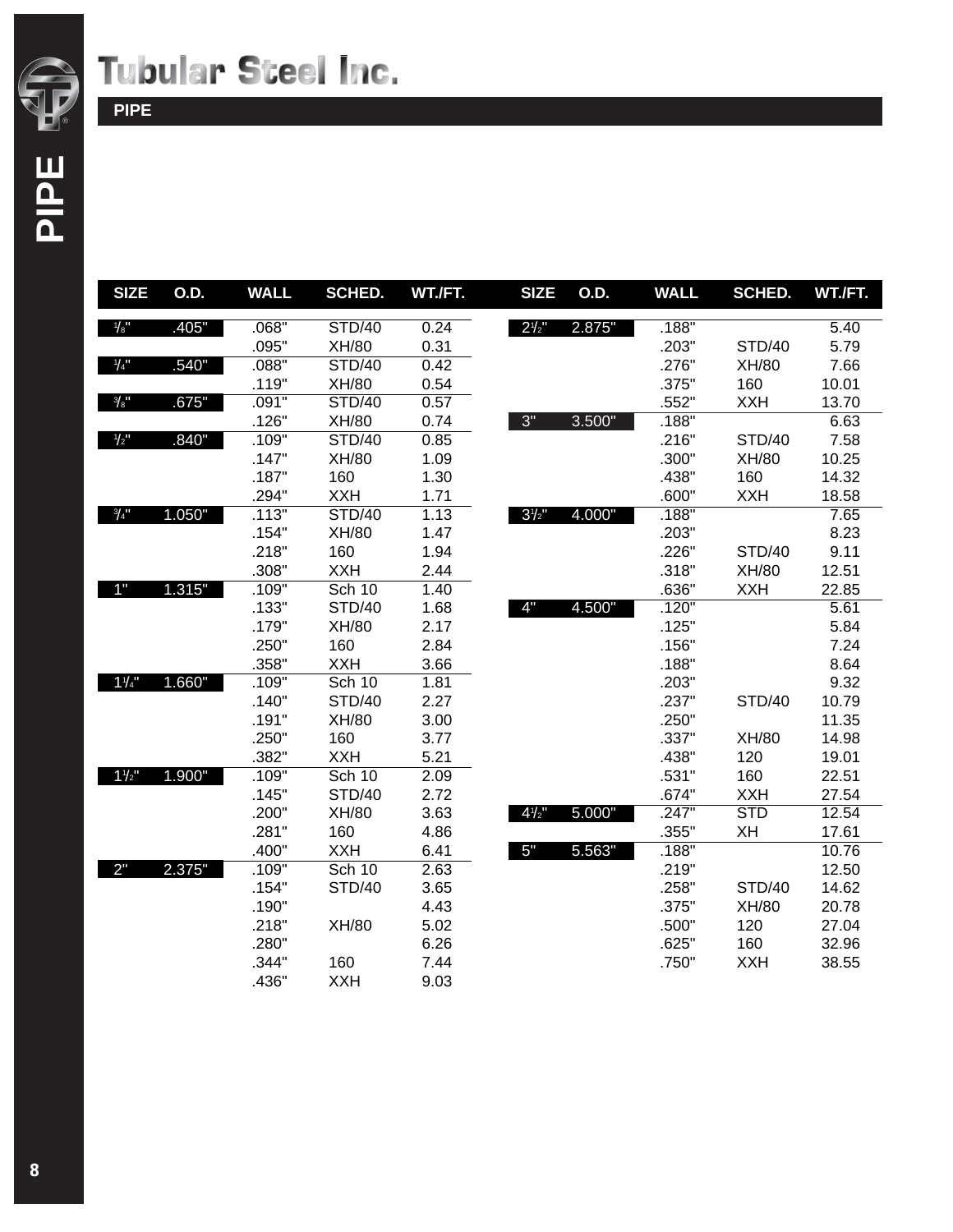| <b>SIZE</b> | <b>O.D.</b> | WALL  | <b>SCHED.</b>           | WT./FT. | <b>SIZE</b> | <b>O.D.</b> | <b>WALL</b> | <b>SCHED.</b> | WT./FT. |
|-------------|-------------|-------|-------------------------|---------|-------------|-------------|-------------|---------------|---------|
| 6"          | 6.625"      | .125" |                         | 8.68    | 9"          | 9.625"      | .343"       |               | 33.90   |
|             |             | .156" |                         | 10.78   |             |             | .500"       |               | 48.72   |
|             |             | .188" |                         | 12.89   | $10"$       | 10.750"     | .156"       |               | 17.65   |
|             |             | .219" |                         | 14.97   |             |             | .188"       |               | 21.15   |
|             |             | .250" |                         | 17.02   |             |             | .219"       |               | 24.60   |
|             |             | .280" | <b>STD/40</b>           | 18.97   |             |             | .250"       | 20            | 28.04   |
|             |             | .344" |                         | 23.08   |             |             | .279"       |               | 31.20   |
|             |             | .375" |                         | 25.03   |             |             | .307"       | 30            | 34.24   |
|             |             | .432" | XH/80                   | 28.57   |             |             | .365"       | <b>STD/40</b> | 40.48   |
|             |             | .500" |                         | 32.71   |             |             | .438"       |               | 48.24   |
|             |             | .562" | 120                     | 36.39   |             |             | .500"       | XH/60         | 54.74   |
|             |             | .625" |                         | 40.05   |             |             | .593"       | 80            | 64.33   |
|             |             | .718" | 160                     | 45.30   |             |             | .718"       | 100           | 76.93   |
|             |             | .864" | <b>XXH</b>              | 53.16   |             |             | .843"       | 120           | 89.20   |
| 7"          | 7.625"      | .301" | $\overline{\text{STD}}$ | 23.57   |             |             | 1.000"      | 140           | 104.10  |
|             |             | .375" |                         | 29.04   |             |             | 1.125"      | 160           | 115.70  |
|             |             | .500" | XH                      | 38.05   | 11"         | 11.750"     | .375"       |               | 45.55   |
|             |             | .875" | <b>XXH</b>              | 63.08   |             |             | .400"       |               | 48.49   |
| $8"$        | 8.625"      | .156" |                         | 14.11   |             |             | .500"       | XH            | 60.07   |
|             |             | .188" |                         | 16.90   | 12"         | 12.750"     | .188"       |               | 24.20   |
|             |             | .219" |                         | 19.64   |             |             | .203"       |               | 27.22   |
|             |             | .250" | 20                      | 22.36   |             |             | .219"       |               | 29.28   |
|             |             | .277" | 30                      | 24.70   |             |             | .250"       | 20            | 33.38   |
|             |             | .312" |                         | 27.70   |             |             | .312"       |               | 41.51   |
|             |             | .322" | <b>STD/40</b>           | 28.55   |             |             | .330"       | 30            | 43.77   |
|             |             | .375" |                         | 33.04   |             |             | .375"       | <b>STD</b>    | 49.56   |
|             |             | .406" | 60                      | 35.64   |             |             | .406"       | 40            | 53.53   |
|             |             | .438" |                         | 38.30   |             |             | .438"       |               | 57.59   |
|             |             | .500" | XH/80                   | 43.39   |             |             | .500"       | XH            | 65.42   |
|             |             | .593" | 100                     | 50.87   |             |             | .562"       | 60            | 73.22   |
|             |             | .625" |                         | 53.40   |             |             | .688"       | 80            | 88.57   |
|             |             | .718" | 120                     | 60.63   |             |             | .750"       |               | 96.12   |
|             |             | .812" | 140                     | 67.76   |             |             | .843"       | 100           | 107.20  |
|             |             | .875" | <b>XXH</b>              | 72.42   |             |             | 1.000"      | 120           | 125.49  |
|             |             | .906" | 160                     | 74.71   |             |             | 1.125"      | 140           | 139.68  |
|             |             |       |                         |         |             |             | 1.312"      | 160           | 160.33  |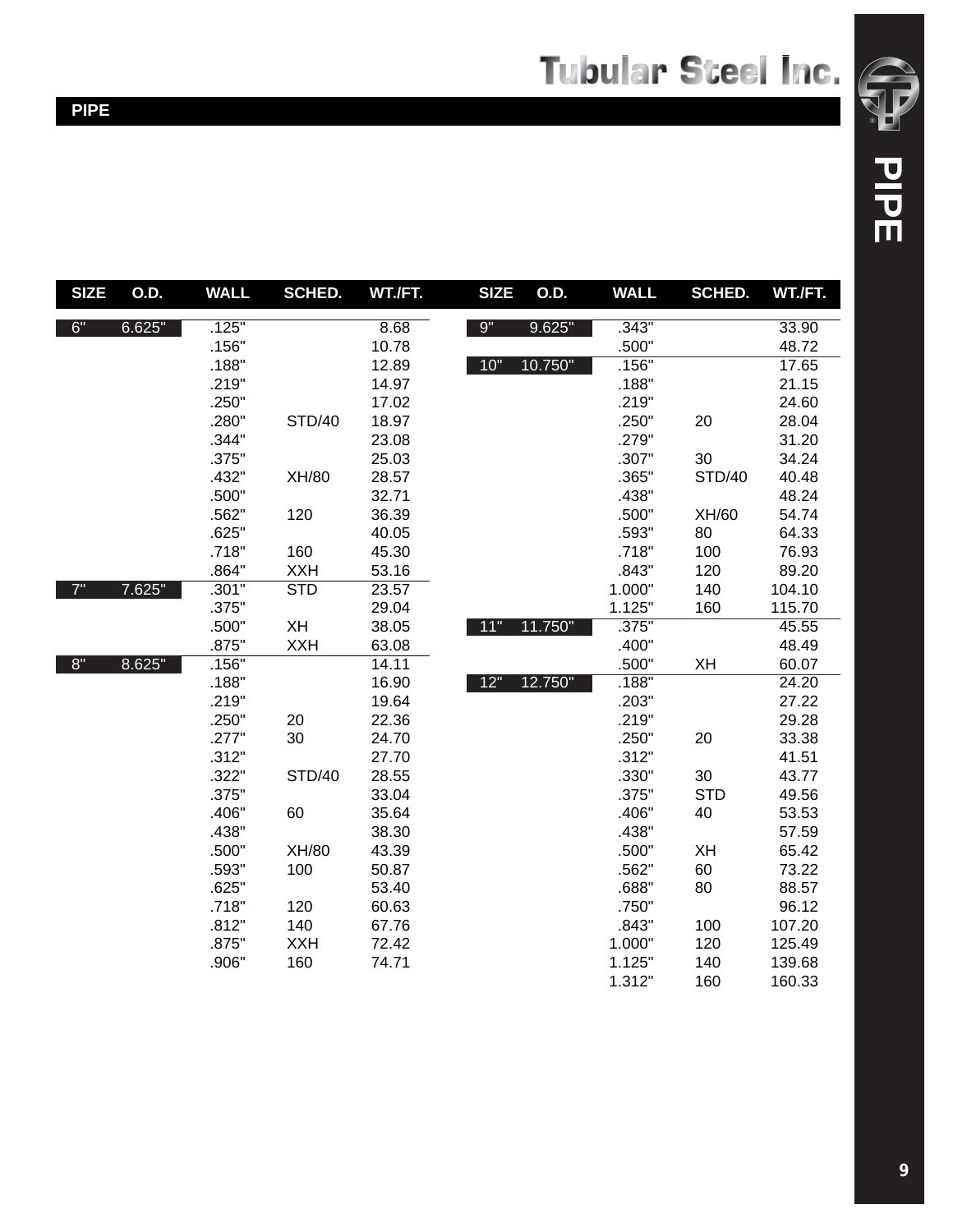

## **Tubular Steel Inc.**

### **PIPE**

| <b>SIZE</b> | O.D.    | <b>WALL</b> | SCHED.        | WT./FT. | <b>SIZE</b>   | O.D.    | <b>WALL</b> | SCHED.          | WT./FT. |
|-------------|---------|-------------|---------------|---------|---------------|---------|-------------|-----------------|---------|
| 14"         | 14.000" | .219"       |               | 32.23   | $18"$ (cont.) |         | .438"       | 30              | 82.06   |
|             |         | .250"       | 10            | 36.71   |               |         | .500"       | XH              | 93.45   |
|             |         | .281"       |               | 41.21   |               |         | .562"       | 40              | 104.80  |
|             |         | .312"       |               | 45.68   |               |         | .750"       | 60              | 138.20  |
|             |         | .344"       |               | 50.14   |               |         | .937"       | 80              | 170.80  |
|             |         | .375"       | <b>STD/30</b> | 54.57   |               |         | 1.156"      | 100             | 208.00  |
|             |         | .438"       | 40            | 63.37   |               |         | 1.375"      | 120             | 244.10  |
|             |         | .500"       | <b>XH</b>     | 72.09   |               |         | 1.562"      | 140             | 274.20  |
|             |         | .593"       | 60            | 84.91   |               |         | 1.781"      | 160             | 308.50  |
|             |         | .750"       | 80            | 106.10  | 20"           | 20.000" | .250"       | $\overline{10}$ | 52.73   |
|             |         | .937"       | 100           | 130.70  |               |         | .281"       |                 | 59.23   |
|             |         | 1.093"      | 120           | 150.70  |               |         | .312"       |                 | 65.71   |
|             |         | 1.250"      | 140           | 170.20  |               |         | .344"       |                 | 72.16   |
|             |         | 1.406"      | 160           | 189.10  |               |         | .375"       | <b>STD/20</b>   | 78.60   |
| 16"         | 16.000" | .188"       |               | 31.75   |               |         | .406"       |                 | 84.96   |
|             |         | .219"       |               | 36.87   |               |         | .438"       |                 | 91.41   |
|             |         | .250"       | 10            | 42.05   |               |         | .500"       | XH/30           | 104.10  |
|             |         | .281"       |               | 47.22   |               |         | .593"       | 40              | 122.90  |
|             |         | .312"       | 20            | 52.36   |               |         | .625"       |                 | 129.33  |
|             |         | .344"       |               | 57.48   |               |         | .688"       |                 | 141.90  |
|             |         | .375"       | <b>STD/30</b> | 62.58   |               |         | .750"       |                 | 154.19  |
|             |         | .438"       |               | 72.72   |               |         | .812"       | 60              | 166.40  |
|             |         | .500"       | XH/40         | 82.77   |               |         | 1.031"      | 80              | 208.91  |
|             |         | .562"       |               | 92.66   |               |         | 1.281"      | 100             | 256.10  |
|             |         | .656"       | 60            | 107.50  |               |         | 1.500"      | 120             | 296.40  |
|             |         | .750"       |               | 122.15  |               |         | 1.750"      | 140             | 341.10  |
|             |         | .843"       | 80            | 136.50  |               |         | 1.968"      | 160             | 379.00  |
|             |         | 1.031"      | 100           | 164.80  | 22"           | 22.000" | .250"       | 10              | 58.07   |
|             |         | 1.218"      | 120           | 192.30  |               |         | .281"       |                 | 65.24   |
|             |         | 1.437"      | 140           | 223.50  |               |         | .312"       |                 | 72.38   |
|             |         | 1.593"      | 160           | 245.10  |               |         | .375"       | <b>STD/20</b>   | 86.61   |
| 18"         | 18.000" | .188"       |               | 35.76   |               |         | .406"       |                 | 97.70   |
|             |         | .219"       |               | 41.59   |               |         | .438"       |                 | 100.75  |
|             |         | .250"       | 10            | 47.39   |               |         | .500"       | XH/30           | 114.80  |
|             |         | .281"       |               | 53.22   |               |         | .562"       |                 | 128.67  |
|             |         | .312"       | 20            | 59.03   |               |         | .593"       |                 | 135.58  |
|             |         | .344"       |               | 64.82   |               |         | .625"       |                 | 142.68  |
|             |         | .375"       | <b>STD</b>    | 70.59   |               |         | .656"       |                 | 149.54  |
|             |         | .406"       |               | 76.34   |               |         |             |                 |         |